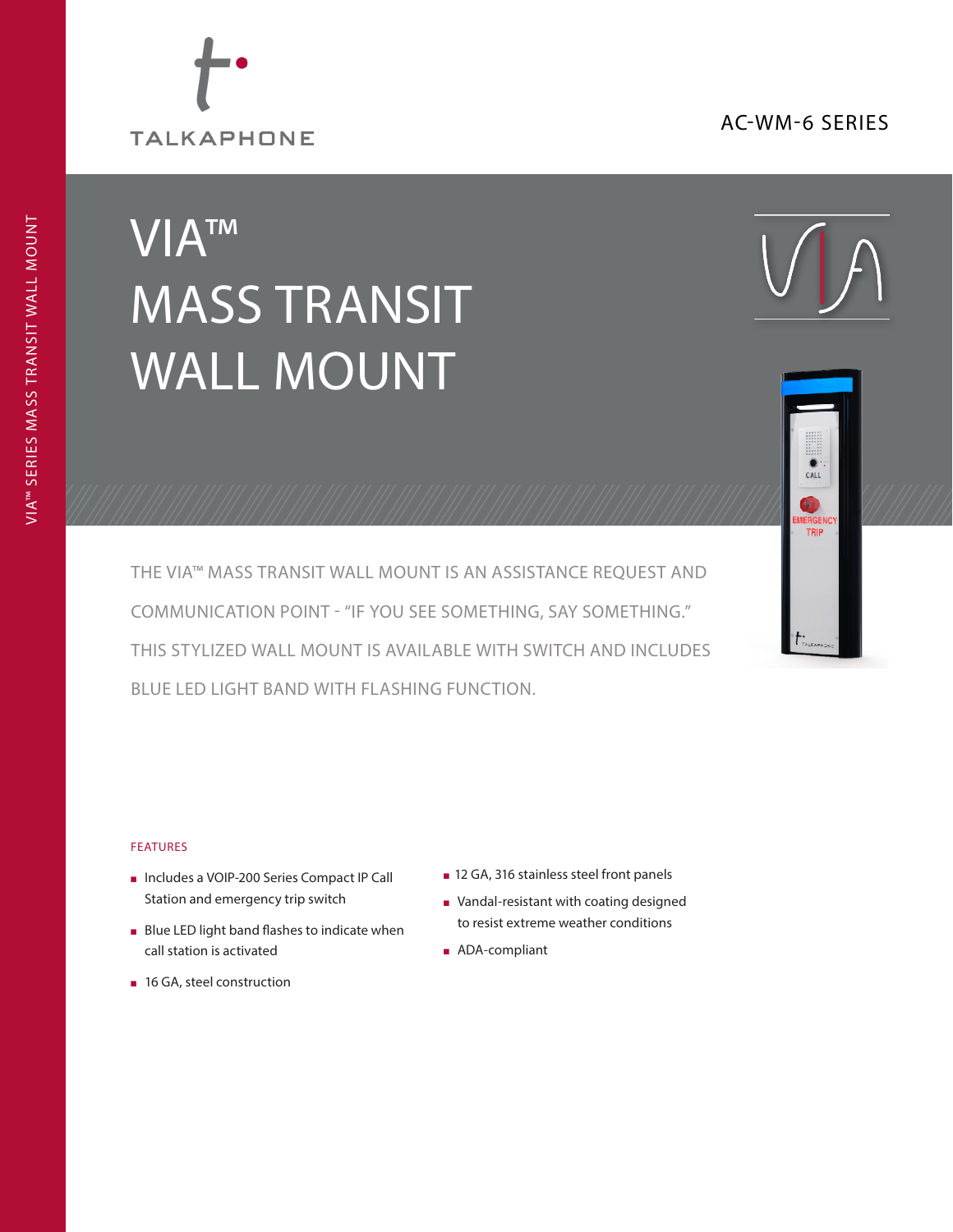| <b>GENERAL</b><br><b>SPECIFICATIONS</b>        | <b>AC-WM-6 Series</b>                                                                  |  |  |
|------------------------------------------------|----------------------------------------------------------------------------------------|--|--|
| Construction:                                  | Wall Mount: 16GA (0.06") steel<br>Front Panels: 12GA (0.105") 316 stainless steel      |  |  |
|                                                |                                                                                        |  |  |
|                                                | Wall mount is rated NFMA 3R                                                            |  |  |
|                                                | Call station is rated IP66                                                             |  |  |
| <b>Dimensions</b><br>$(W \times H \times D)$ : | $9.12 \times 30 \times 4.03$ in. (231.6 x 762 x 102.3 mm)                              |  |  |
| Weight:                                        | 20 lbs. (9 kg)                                                                         |  |  |
| Colors:                                        | Black with stainless steel front panels is standard.<br>Custom paint colors available. |  |  |
| Lighting:                                      | LED Light Band: Ultra-bright blue LEDs that flash<br>when activated by call station    |  |  |
| Mounting:                                      | Mounts to wall                                                                         |  |  |
| Power                                          | 24VDC (110VAC supported with optional power supply)                                    |  |  |

## ACCESSORY OPTIONS



IP Video Attendant Station









### ORDERING INFORMATION

| Base<br>Model      | Mount<br>Type            | <b>Configuration Number</b>                     | VOIP-200 Series<br>Model                                                                                                             |
|--------------------|--------------------------|-------------------------------------------------|--------------------------------------------------------------------------------------------------------------------------------------|
| $AC-$              | WM-<br><b>Wall Mount</b> | 1<br>Call station with emergency<br>trip switch | C<br>Includes VOIP-200C<br>C <sub>3</sub><br>Includes VOIP-200C3<br>н<br>Includes VOIP-200H<br>H <sub>3</sub><br>Includes VOIP-200H3 |
| Example: AC-WM-1C3 |                          |                                                 |                                                                                                                                      |
| $AC-$              | $WM-$                    | 6                                               | C <sub>3</sub>                                                                                                                       |